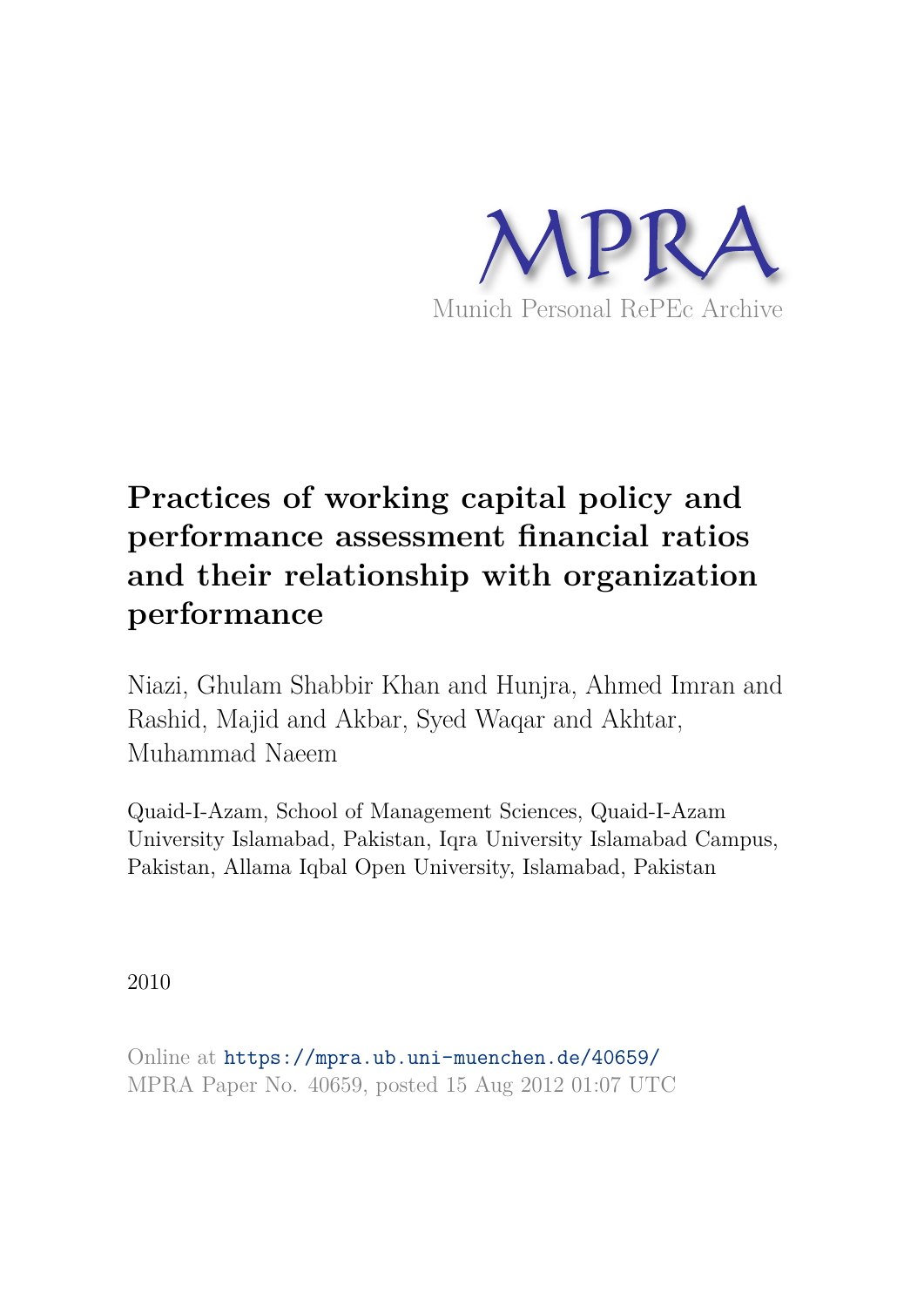World Applied Sciences Journal 12 (11): 1967-1973, 2011 ISSN 1818-4952 © IDOSI Publications, 2011

# **Practices of Working Capital Policy and Performance Assessment Financial Ratios and Their Relationship with Organization Performance**

*Ghulam Shabbir Khan Niazi, Ahmed Imran Hunjra, Majid Rashid, <sup>1</sup> <sup>2</sup> <sup>3</sup>* <sup>4</sup>Syed Waqar Akbar and <sup>5</sup>Muhammad Naeem Akhtar

Quaid-I-Azam, School of Management Sciences, Quaid-I-Azam University Islamabad, Pakistan <sup>1</sup> <sup>2</sup>Scholar Iqra University Islamabad, Pakistan <sup>3</sup>Allama Iqbal Open University, Islamabad, Pakistan Quaid-e-Azam University Islamabad, Pakistan <sup>4</sup> <sup>5</sup>Igra University, Islamabad, Pakistan

**Abstract:** The purpose this study is to highlight the application of working capital policy and the performance assessment financial ratios and to determine their relationship with organization performance. The target respondents were the finance executives/financial analysts of the companies. 64 properly filled questionnaires were processed for analysis. This study concludes that the finance executives consider that the proper practices of working capital and financial ratios are very important for the growth and performance of the organization. This research study also finds that there is positive and significant relationship between these practices and organization performance.

**Key words:**Working capital policy % Financial ratios % Corporate sector % Organization performance % Significant Relationship

and company management's values, education and work important factor in evaluating company performance. experience and its impact on corporate decision making The results of efficient working capital and financial processes. When the executives were rewarded (or ratios can be useful in analyzing the efficiency of a punished) for their work, it's not written in company company in different operations. If these practices such policy, but referred to be an important corporate culture's as working capital policy and performance assessment components. The IMF report provides strong evidence financial ratios are exercised an organization would regarding the crises that took place in 1997, was an out achieve a better resource utilization and profit margin. come of poor corporate sector [1]. Working capital policy Pakistani corporate sector has grown over the period of relates to the management of short term assets and time through the courtesy of privatization and liabilities within the maturity period of one year. Working liberalization, yet practice of these functions should be capital management is really vital for the financial health implemented in Pakistani corporate sector. Working of business no matter what is the size of the business. For capital policy and financial performance assessment ratios the growth and survival of firms efficient working capital are very important for the organizational success and is indeed a requirement because it shows the level of growth and hence must be practiced in Pakistani inventory, production and sales [2]. Probably, financial corporate sector at large. The proper exercise of working managers spare more time for working capital management capital policy and financial ratios are very important for than any other financial activity. The debate on working every organization and has a significant impact on capital policy is having different views in a way that company performance and growth. In Pakistan, many

**INTRODUCTION** financial distress leading to bankruptcy is believed to be The corporate culture depends on attitudes, beliefs The financial performance assessment is viewed as an a result of poor short-term asset and liability management.

**Corresponding Author:** Ahmad Imran Hunjra, Scholar Iqra University, C/o Hafiz Shoiab, Audit department, Iqra University, Islamabad, Plot#5, H-9 Sector, Islamabad (44000), Pakistan. Cell: +92-0345-7162527, E-mail: ahmedhunjra@gmail.com.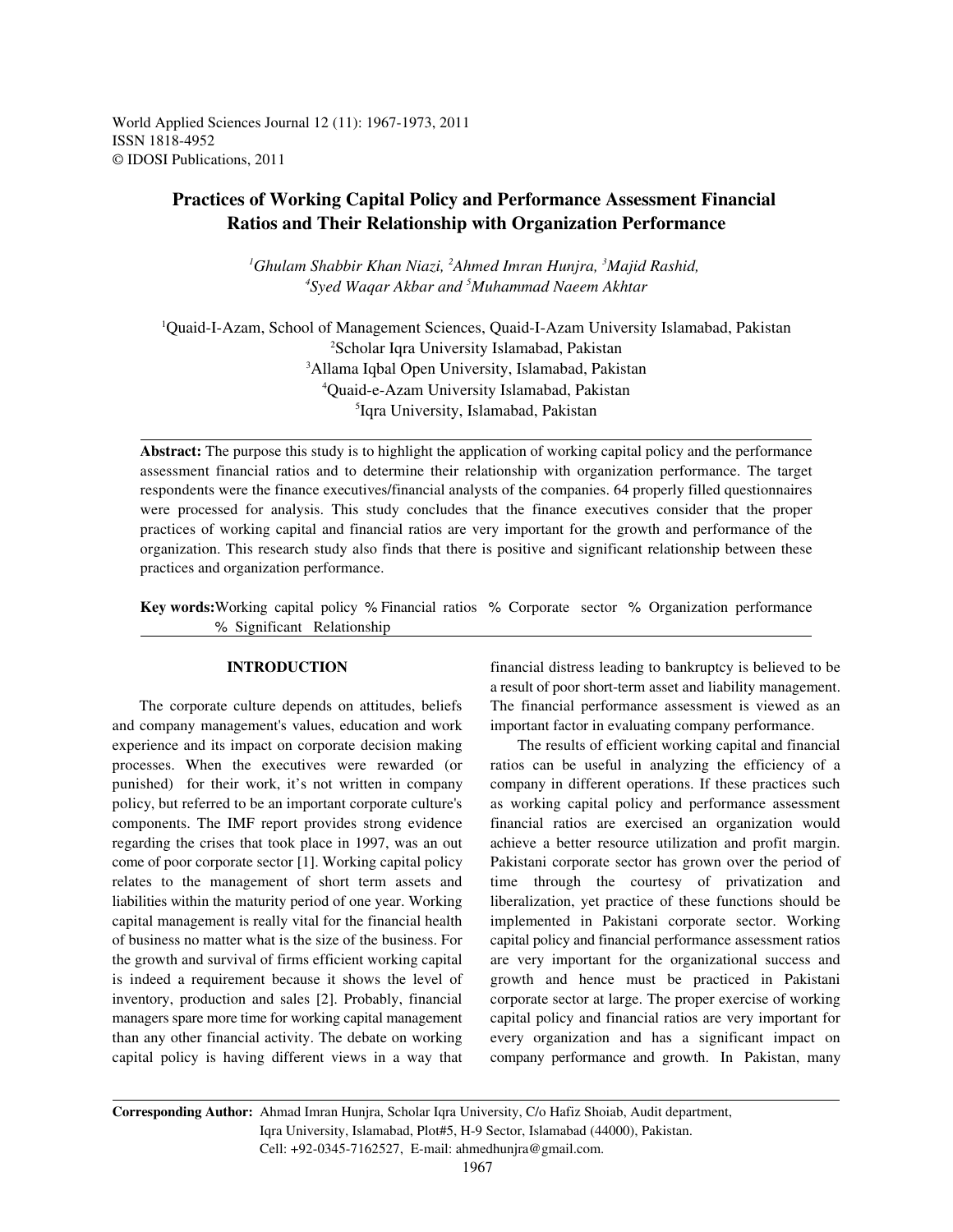out these practices, mainly due to obsolete business maintain the high growth for the economy. Pakistani processes and structure of the company. As a result, Service sector has a remarkable development and the there are huge deficiency problems in Pakistani corporate growth over the last decade. Since last quarter of 2007, as sector. Preliminary investigation and published data a whole the corporate sector performance is on the decline reveal that Textile, Banking, Insurance, Chemical, constantly. The investigation reveals that inappropriate Fertilizer, Cement, Oil and Gas and Automobile are the application of financial management practices is one of leading industries in terms of these practices. Therefore, the reasons of this downfall along with above mentioned firms related to these sectors are the target respondents issues faced by the economy. for measuring the perception and application of these The extent to which Pakistani corporate sector is practices. These industries are also the main contributors following these practices needs to be investigated, towards economy in terms of profitability, contribution to especially in the period where economic indicators are GDP, employment generation and growth. declining after steady growth in last decade. The purpose

are still immature in the monetary management policies of capital policy and the performance assessment financial the corporate sector. If corporate sector in Pakistan ratios and their relationship with organization (public or private) adopts comprehensive working capital performance. To suggest measures to improve the level of policy and financial ratios, these would be directly application of these practices in Pakistani corporate affecting profits and value maximization of the sector. organizations. A growing stream of research shows that these changing monetary policies have a strong influence **Literature Review:** Organizational performance has many on the organization performance. In Pakistan the growth dimensions, such as long-term performance, short-term in different industries has been beneficial for the economy performance, financial performance, non-financial and the country. Simultaneously, it has changed the performance, relationship-building performance [4]. attitudes of the businesses towards the monetary policies, Financial parameters like profitability, market share and which indeed has a positive affect on the significance and sales growth are generally used to measure organizational worth of an individual organization. The expectations of performance. Financial indicators can only measure past financial managers and executives have escalated due to performance, but they cannot provide current or future the financial management revolution but still there is lot to performance directions for a company [5]. be done to achieve the anticipated profit and value for the Industry practices are, significantly, determined by a firm. The literature on Pakistani corporate sector suggests firm's management of working capital [6]. Working capital that financial management practices are not being that is required by the business is determined by a followed across the economy. There is less realization number of factors [7]. Mismanagement and starvation of regarding application of these practices and contribution working capital is regarded as the important cause, if not towards organization success. For the last decade or so major, for the failure of business in many countries, Pakistan economy has been growing at a steady rate. The developed and underdeveloped [8]. [9] discussed that the sectors like Oil and gas, cement, fertilizer and automobiles way the companies manage the working capital it has a are among the most growing industries. Whereas, Textile, significant impact on their profitability since a large Tobacco, Sugar, Pharmaceutical industries have shown amount of cash, is invested in the working capital. Often growth initially and then there is a decline in these working capital amounts are high in proportion as industries. There are so many reasons behind the decline compared to total assets employed and therefore it is in these industries such as political instability, failing law important that these amounts are managed and used in and order situation, increasing power shortage, monitory effective and efficient way [10]. [11] concluded that reduction, food and energy crises and increasing financial management practices are very important for the operating costs of business? There is decline in the growth and performance of organization and found the performance of manufacturing sector in the last part significant relationship between organization performance of this decade as compared to initial years where the and financial management practices. [12] explained growth was satisfactory [3]. Banking, insurance and working capital management as the administration of all telecommunication are the most growing industries in the aspects of current assets and current liabilities.

private and public sector organizations are not carrying service sector and there is need to givesupport to

In comparison to the globe these practices in Pakistan this study is to highlights the application of working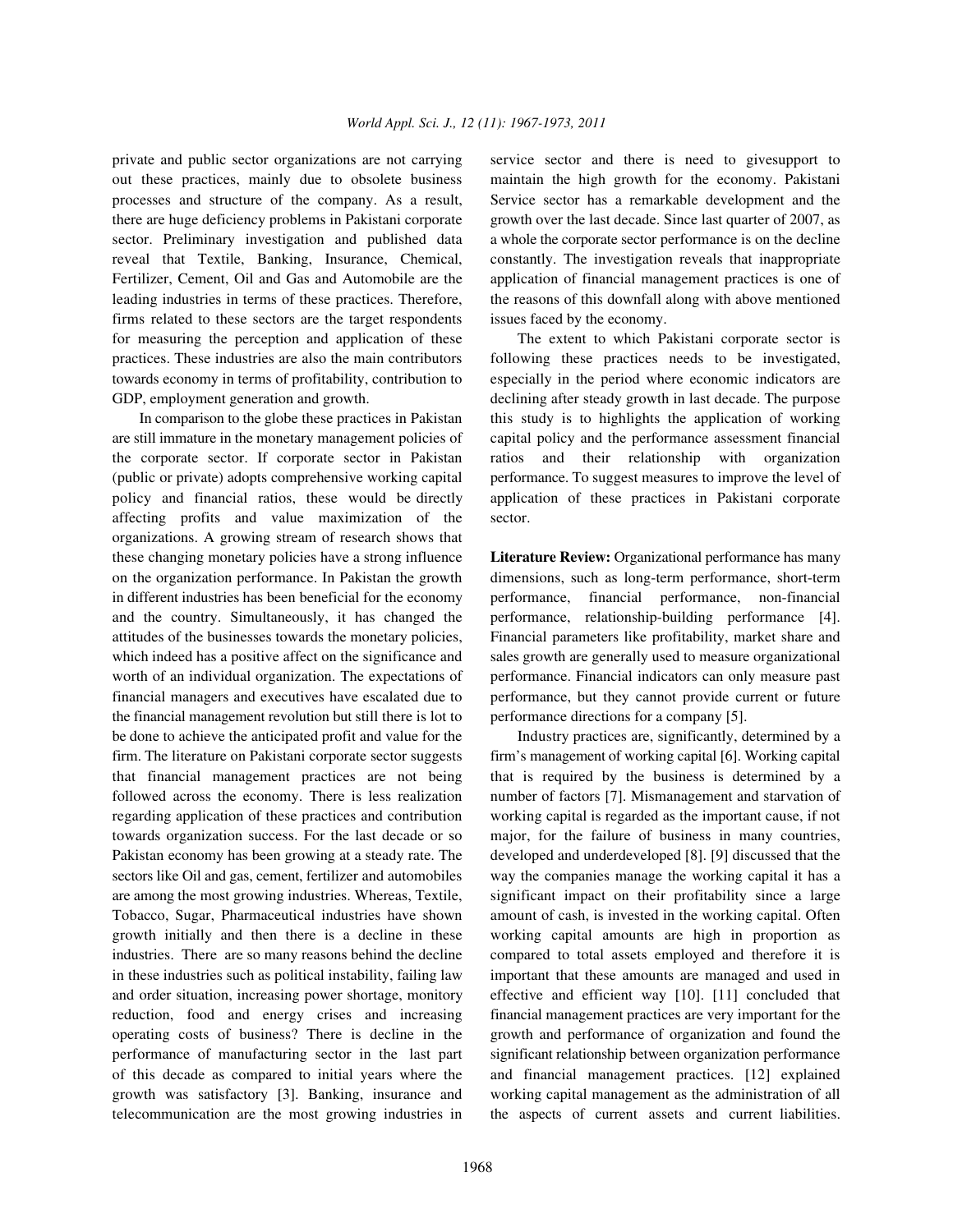It includes the firms' investments in short term securities, short term assets, inventories and account receivable. The volume of current assets and current liabilities, that the company is ready to incorporate in its balance sheet, is the decision of management determination of efficient working capital [13]. Working capital management is indeed a pre-requisite for the growth and survival of the firm [10]. Fig. 1: Theoretical Framework

The development of European financial system was analyzed by [14] and it unconcerned some complex **Research Methodology:** In this study non probability linkage of economic, political and some global factors. sampling technique was used. The target population of There was no evidence of a significant association the study was ten leading sectors companies of corporate between corporate sustainability performance (CSP) and sector (banking, telecommunication, oil and gas, cement, financial performance [15]. [16] indicated that leading insurance, sugar, oil and ghee, automobiles, textile and corporate sustainability performance (CSP) firms are fertilizer). Companies from each sector were selected on significantly larger, have higher levels of growth and a the basis of listing at Karachi stock exchange. The target higher return on equity than conventional firms. The respondents were the finance executives/financial financial ratios are viewed as an important factor in analysts of the companies. 79 questionnaires were assessing performance of a company. The results of these distributed among the respondents of different companies ratios can be useful in evaluating the efficiency of a in Islamabad, Rawalpindi, Lahore, Faisalabad, Multan company in different operations. However, [17, 18] Gujarat, Gujranwala, Peshawar and Karachi of Pakistan but discussed some of the weaknesses in the usage of 67 filled questionnaires were received back and 64 common ratios such as proportionality, scaling and properly filled were used for analysis in this study. symmetric effects. The changes which are observed in the There were two parts of the questionnaire, general financial ratios and accounting are due to the adoption of information regarding the respondents and company was strict requirements, regarding accounting issues and rules collected through first part of the questionnaire and the about fair value accounting [19]. [20] tested the second part contained the information related to three effectiveness of four different techniques used to predict dimensions working capital policy, financial ratios and financial distress. They found that multiple discriminate organizational performance. The response was measured analysis and recursive partitioning have the highest through 5 point Likert scale in section two of the prediction accuracy for predicting "failed" companies. questionnaire, where 1 is highest degree of agreement and

developed on the basis of evidence available in above used in section one. The statistical package social mentioned literature. The dependent variable is sciences program (SPSS) was used for analysis. It is an organization performance and five independent variables adapted questionnaire based on the financial practices are capital structure decision, dividend policy, investment followed by the local companies, from the study of [21] appraisal techniques, working capital policy and financial and to measure the organization performance scale was performance assessment. taken from [22]. The reliability of instrument was checked.

organization performance and working capital and capital policy dimension and the Cronbach Alpha is 0.731, financial performance assessment, following hypotheses the performance assessment using financial ratios (eight have been developed: items) and the reliability is 0.877. The reliability index for

- 
- 



The following theoretical framework has been 5 is the least degree of agreement and nominal scale was **Hypotheses Statements:** To test the relationship between reliability of 0.776 and there are (five items) in working The organization performance having three items with the instrument (16 items) was 0.807.

H1: Working Capital Policy has significant impact on The questionnaire was personally distributed Organization Performance among 79 companies in Islamabad, Rawalpindi, H2: Performance Assessment Financial Ratios has and Peshawar. The concern financial personnel were significant impact on Organization Performance identified in each company through company profile, Lahore, Multan, Karachi, Faisalabad, Gujarat, Gujranwala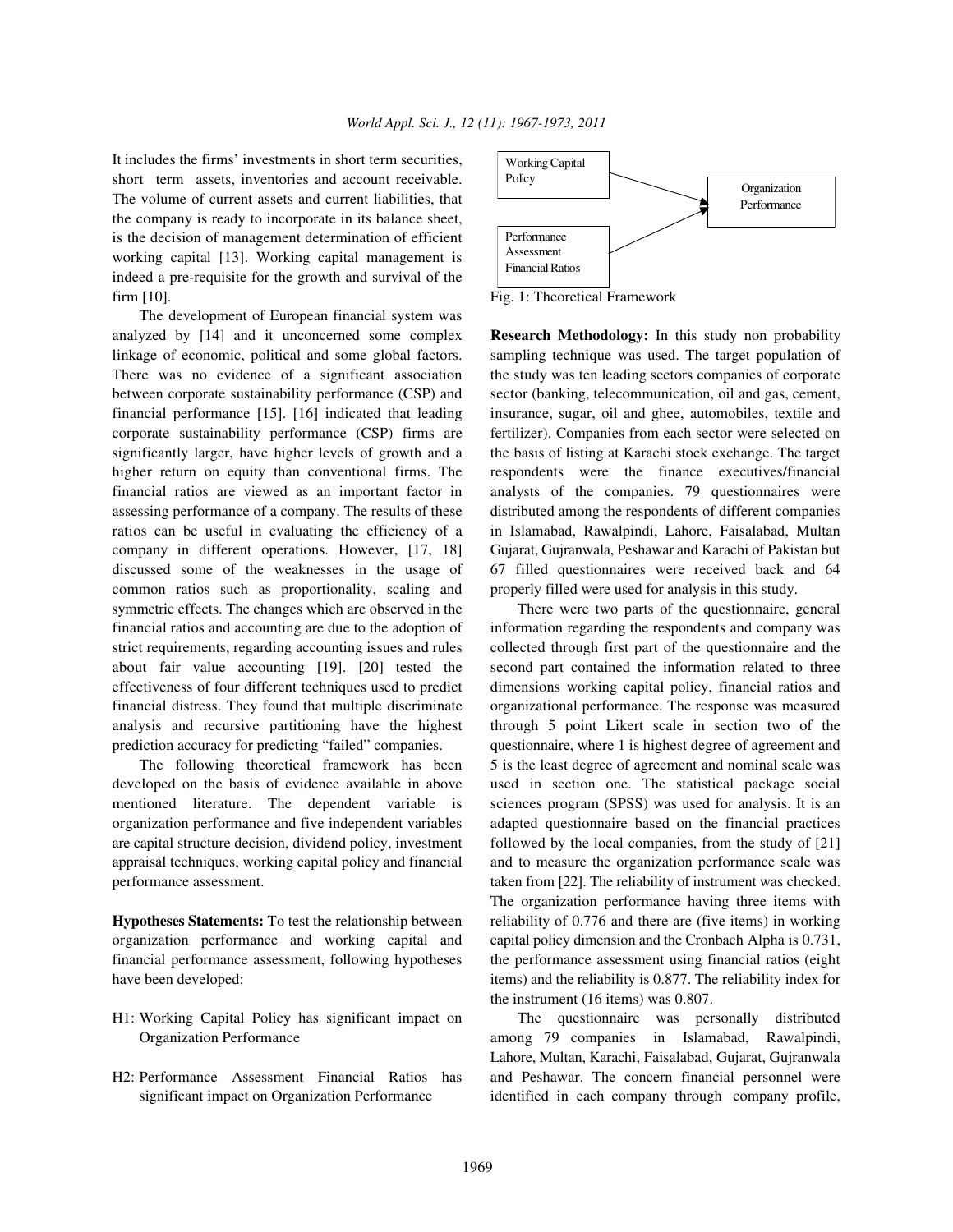all the questions were explained to the respondents so executives are agreed that market share is very important that they could fill the questionnaire easily and with the for the organization growth. Since 81 percent respondents relevant responses. The sample was limited to listed are agreed with the statement that the profitability has a companies with Karachi Stock Exchange (KSE) of ten significant impact on companies' value, whereas 83 different sectors operating in Pakistan. Hence, convenient percent respondents replied that productivity plays an sampling method was followed. After the data was important role to enhance the performance, growth and collected from the entire companies selected for the study, success of the company. The mean values suggest that it was coded and entered into SPSS sheet for analysis. majority of the respondents have the response in positive Dependent variable organizational performance and side and the mean values are 1.9141, 2.1021 and 1.1061 independent variables (working capital policy and respectively. financial performance assessment) were computed using Table 2 presents the results of working capital policy SPSS. To review the characteristics of respondents and based on managers' response. The most agreed statement collected data descriptive statistics were performed and in of working capital policy is the importance to have good order to test hypotheses regression test was applied. backup lines of credit from banks with response rate of Descriptive statistics was used for the purpose of gaining 95%. Where as 80 percent of corporate subjects believe a descriptive overview of collected data. Regression that more effort is needed to coordinate short term cash analysis was used to identify the relationship of, working inflows and outflows. Majority of the respondents  $(75%)$ capital policy and financial performance assessment on are agreed that cash management policy should be organization performance. The confidence interval for the developed on the basis of formal cash management present study is 95 % with 5 % Level of significance. The models. It is important to grant trade-credit terms to level of significance of the variable was checked at 5 %. customers, 70 percent respondents are agreed to this

The results of organizational performance, working a poor working capital policy. capital policy and financial ratios and the degree of The results in the above table show that managers agreeableness and importance according to respondents endorse high value to these standard measures of and the relationship between working capital policy and performance: price earning ratio, return on equity, financial ratios and organization performance are analyzed return on assets, return on capital employed, by descriptive statistics and regression technique and time interest earned ratio and the cash ratio are consider

telephone and reference. Before giving the questionnaire, Table 1 depicts that more than two third of finance

**RESULTS AND DISCUSSION** companies which experience financial distress or statement. 65 percent of the respondents are agreed that ultimately bankruptcy can initially trace their problems to

results are summarized below: them highly important. The level of importance to these

Table 1: Frequency Distribution and Descriptive statistics with respect to "Organization Performance"

| Items               | Percentage response rate $(N=64)$ |         |          |        |         |  |  |
|---------------------|-----------------------------------|---------|----------|--------|---------|--|--|
|                     | Agree                             | Neutral | Disagree | Mean   | St. Dev |  |  |
| <b>Market Share</b> | 69                                | 21      | 10       | 1.9141 | 0.8658  |  |  |
| Profitability       | 81                                | 25      |          | 2.1021 | 0.8095  |  |  |
| Productivity        | 83                                |         |          | 1.1061 | 0.7436  |  |  |

Table 2: Frequency Distribution and Descriptive statistics with respect to "Working Capital Policy"

|                                                                                                               |    |    | Percentage response rate $(N=64)$ |               |               |  |
|---------------------------------------------------------------------------------------------------------------|----|----|-----------------------------------|---------------|---------------|--|
| Items                                                                                                         |    |    | Agree Neutral Disagree Mean       |               | St. Dev       |  |
| More effort is needed to synchronize short-term cash inflows and outflows                                     | 80 | 10 | 10                                |               | 1.8889 0.9673 |  |
| It is important to have good back-up lines of credit from bankers                                             | 95 | ٠  |                                   |               | 1.6111 0.9255 |  |
| Cash management policy should be developed on the basis of formal cash management models                      | 75 | 20 |                                   | 2.1111 0.7873 |               |  |
| It is important to grant trade-credit terms to customers                                                      | 70 | 20 | 10                                | 2.2941 0.8438 |               |  |
| Companies which experience financial distress or bankruptcy problems are due to a poor working capital policy | 65 | 20 | 5.                                | 2.3333 1.1239 |               |  |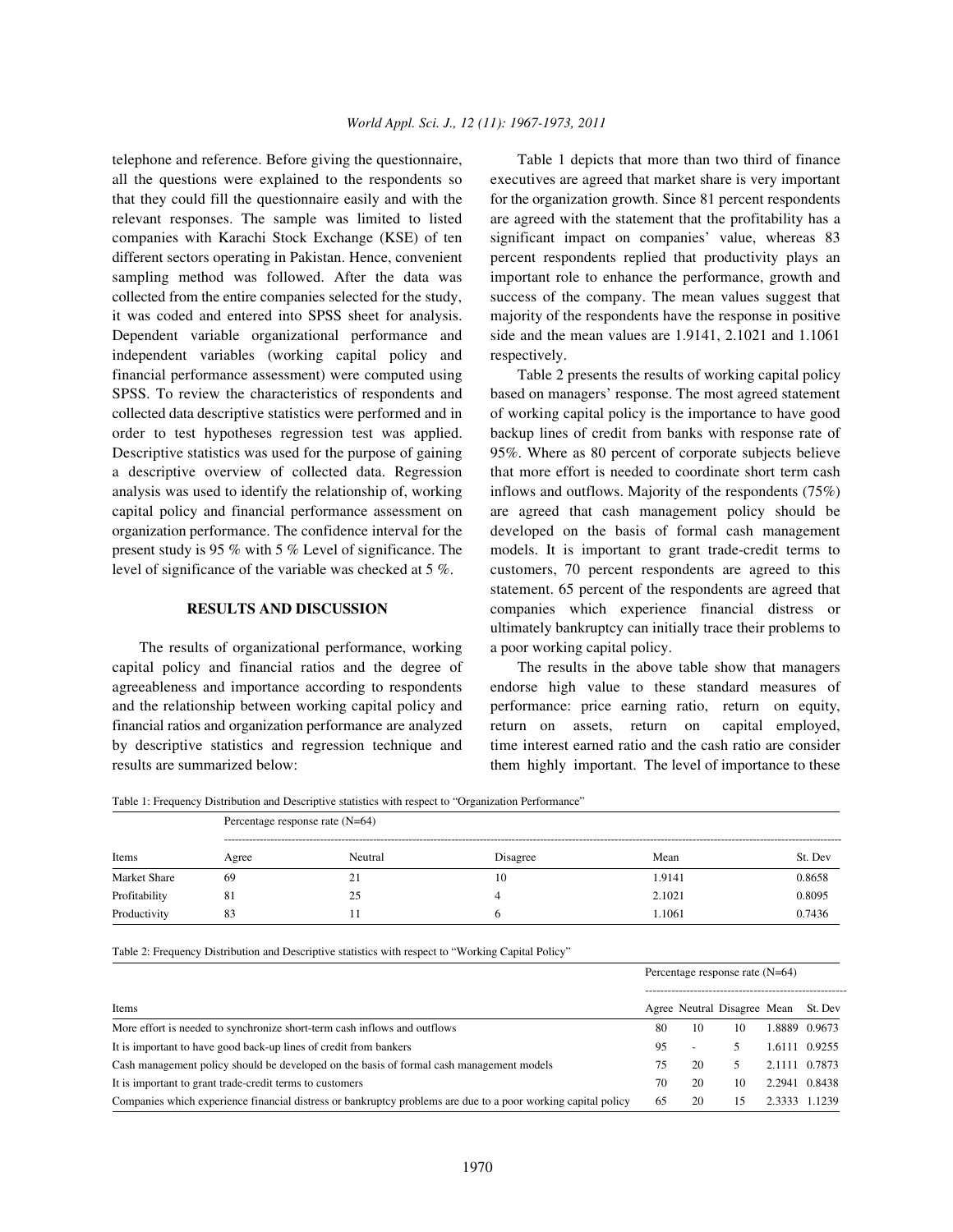### *World Appl. Sci. J., 12 (11): 1967-1973, 2011*

|                                     | Percentage response rate $(N=64)$ |        |             |        |         |  |
|-------------------------------------|-----------------------------------|--------|-------------|--------|---------|--|
| Items                               | Important                         | Unsure | Unimportant | Mean   | St. Dev |  |
| Price Earnings (PE)                 | 85                                |        | 10          | 1.8500 | 0.9333  |  |
| Return on Equity (ROE)              | 90                                |        |             | 1.6000 | 0.8208  |  |
| Return on Assets (ROA)              | 95                                |        |             | 1.6000 | 0.5982  |  |
| Return on Capital Employed (RCE)    | 90                                | 10     |             | 1.6000 | 0.6806  |  |
| Profit margin to total assets (PMA) | 75                                | 15     | 10          | 2.1500 | 1.0399  |  |
| Asset Turn Over (ATR)               | 60                                | 30     | 10          | 2.1500 | 1.0399  |  |
| Times interest earned ratio (TIE)   | 85                                | 10     |             | 1.9500 | 0.7592  |  |
| Cash ratio (CR)                     | 80                                | 15     |             | 1.9500 | 0.8256  |  |

Table 3: Frequency Distribution and Descriptive statistics with respect to "Performance Assessment using Financial Ratios"

Table 4: Regression coefficients, standard errors in parentheses, t-values in brackets and p-values in italic (N=64)

| Constant | <b>Financial Ratios</b> | <b>Working Capital Policy</b> | R-Square | <b>F-Statistics</b> |
|----------|-------------------------|-------------------------------|----------|---------------------|
| 2.587    | 0.448                   | 0.529                         | 0.597    | 19.130              |
| (1.013)  | (0.612)                 | (0.475)                       |          |                     |
| [1.684]  | [5.191]                 | [4.152]                       |          |                     |
| 0.079    | 0.000                   | 0.000                         |          | 0.000               |

ratios ranges from 95% to 80%. In terms of short-term The results of present study are in line with previous performance, 75 percent of respondents consider the researches; in the response of working capital policy, it is profit margin to total assets ratio is important. The important for the growth and performance of the company relatively low emphasis is placed on the asset turn over and it is proved that the volume of current assets and ratio with 60 percent respondents perceive that it is current liabilities, that the company is ready to incorporate important. in its balance sheet, is the decision of management-

The results show that the model is significant  $(p<0.05)$  management discloses that working capital management and there is positive relationship between organizational is unavoidable for corporate growth and survival [10]. For performance and working capital and financial ratios (R- the growth and survival of firms efficient working capital Square=0.597 and the F-value=19.130). The independent is indeed a requirement because it shows the level of variables of the model account for 59.7% variation in inventory, production and sales [2]. Efficient management dependent variable. When these practices are reviewed of working capital will increase the profitability of the on individual basis, both are significant  $(p<0.05)$  and organization in order to meet with the financial needs. [23] positively related to organizational performance. The indicated that within specific groups of industry financial regression coefficients of financial ratios and working ratios might, normally, be more distributed. [17, 18] capital policy are 0.448 and 0.529 respectively. Though discussed some of the weaknesses in the usage of working capital policy contributes almost 53% in common ratios such as proportionality, scaling and organization performance in this model and the most symmetric effects. [20] tested the effectiveness of important factor towards organization performance, different techniques used to predict financial distress. financial managers are giving substantial weight to They found that multiple discriminate analysis and working capital policy and performance assessment recursive partitioning have the highest prediction financial ratios as well. The results of regression analysis accuracy for predicting "failed" companies. suggest that independent variables have positive and significant impact on organization performance and **Conclusion and Recommendations:** The results reveal financial managers perceive them valuable for that the decision makers are well aware and agreed to the organizational performance and growth. These importance of practices of working capital policy and results validate hypotheses (H1 and H2) and it establishes performance assessment financial ratios in Pakistani that Pakistani corporate sector perceives practices corporate sector. It is proved from the results that theory working capital and financial assessment ratios as critical and application of practice in different areas are closely for organizational performance. The related, as the importance of working capital management

Table 4 presents the results of regression analysis. determination of efficient working capital [13]. Financial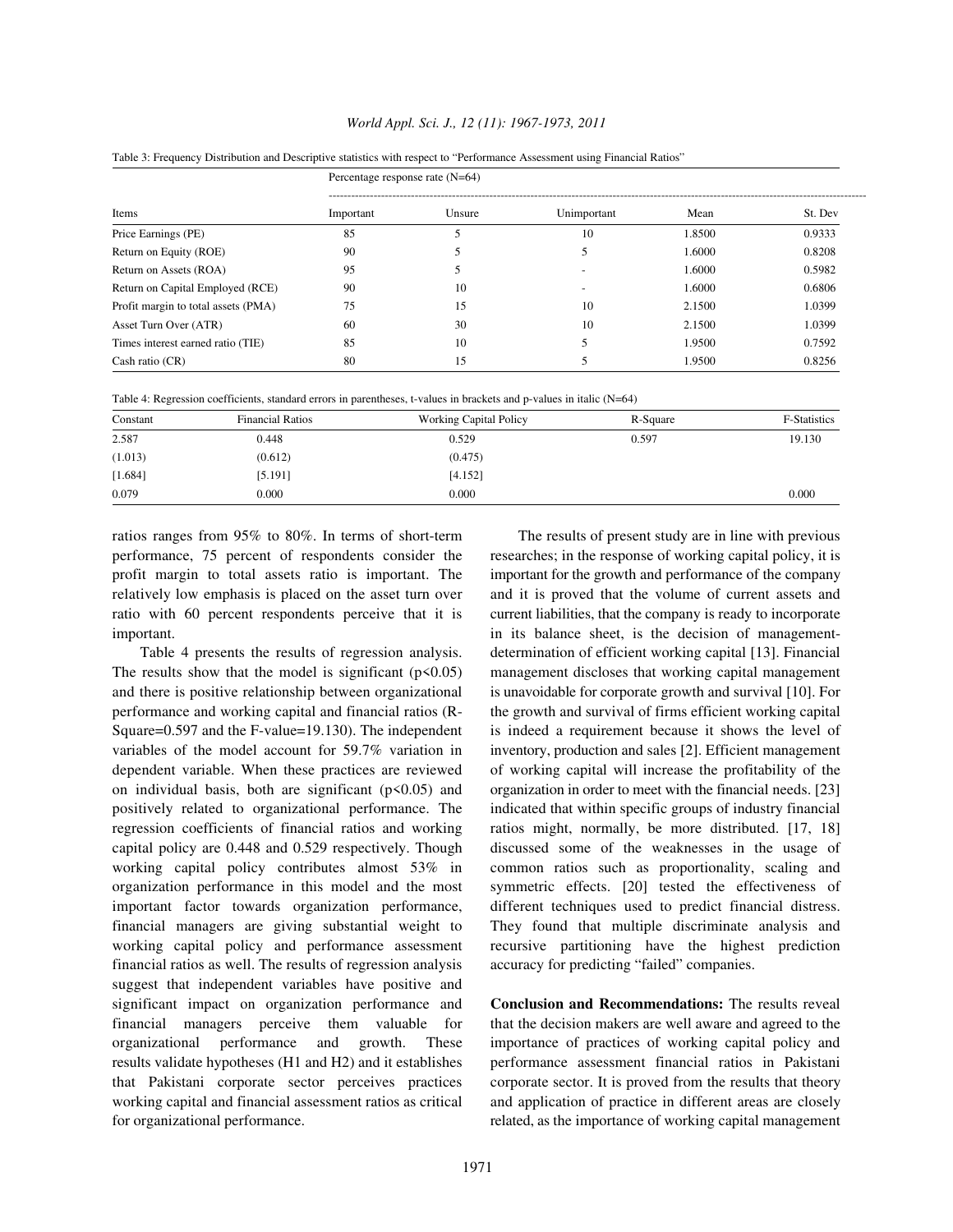Almost respondents have most degree of agreement on the importance of having good back-up lines of credit from bankers and use of standard cash flow models for cash management. Corporate managers are agreed that financial ratios are important for the assessment of performance and these ratios are being practiced in Pakistani corporate sector and consider these techniques are important for long term profitability and survival of the company. This study also determines the relationship between organization performance and these practices and present research study concludes working capital and financial performance assessment ratios have positive and significant impact on organization performance. However, during the survey it is observed that some organizations are not following these policies but consider these practices as important.

On the basis of above results, here are few suggestions for the improvement of financial management practices in this area. Both companies and policymakers should devise strategies to promote and trained the managers to making decisions regarding the working capital. Application of related financial ratios practices across the firms and industries will help to standardize the rules/regulations and procedures which can result in industrial growth in the country. One crucial issue which came across during a visit to the companies was the services of relevant and expert finance personnel there is need to hire the new financial managers. The potential trends in the sector, financial implications in restructuring, treasury operations management and use of secondary data of various financial practices in terms of profit, revenue, productivity and market value, however, can be analyzed in future research.

## **REFERENCES**

- 1. Lindgren, C.J., J.T.B. Tomás, E. Charles, G. Anne-Marie, Q. Marc and T. Leslie, 1999. Financial sector crisis and restructuring: lessons from Asia. Occasional Paper 188, International Monetary Fund, Washington D.C.
- 2. Nwankwo, O. and G.S. Osho, 2010. An Empirical Analysis of Corporate Survival and Growth: Evidence from Efficient Working Capital Management. International Journal of Scholarly Academic Intellectual Diversity, 12(1): 1-13.
- 3. Government of Pakistan, 2009. Pakistan Economic Survey 2008-2009. Finance Division Government of Pakistan Islamabad.
- and the role of financial ratios in performance assessment. 4. Deshpande, R., J. Farley and F. Webster, 1993. Corporate culture, customer orientation and innovativeness. Journal of Marketing, 57(1): 23-37.
	- 5. Singh, R.K., S.K. Garg and S.G. Deshmukh, 2008. Strategy development by SMEs for competitiveness: A review of Benchmarking. An Intl. J., 15(5): 525-547.
	- 6. Hawawini, G., P. Viallet and A. Vora, 1986. Industry influence on corporation working capital decisions. Sloan Management Review, 27: 15-24.
	- 7. Arthur, J., 1992.Basic financial management (pp: 649). New Jersey: Prentice Hall Publishers.
	- 8. Rafuse, M.E., 1996. Working Capital Management: An Urgent Need to Refocus. Journal of Management Decision, 34(2): 59-63.
	- 9. Deloof, M., 2003. Does Working Capital Management Affects Profitability of Belgian Firms? Journal of Business Finance and Accounting, 30(3): 573-587.
	- 10. Pandey, J.M., 2006. Financial management (pp: 1225). New Dethi: Vikas Publishing Company Ltd.
	- 11. Butt, B.Z., A.I. Hunjra and K.U. Rehman, 2010. Financial Management Practices and their Impact on Organization Performance. World Appl. Sci. J., 9(9): 997-1002.
	- 12. Ibenta, S.N., 2005. Investment analysis and financial management strategy (pp: 45). Enugu: Institute for Development Studies.
	- 13. Nwankwo, O., 200). Dimensions of financial management (pp: 451). Enugu: Jones Communication and Publishers.
	- 14. Rajan, R. and L. Zingales, 2003. Banks and Markets: The Changing Character of European Finance, University of Chicago Working Paper.
	- 15. McWilliams, A. and D. Siegel, 2000. Corporate social responsibility and financial performance: correlation or misspecification? Strategic Management Journal, 21: 603-609.
	- 16. Artiacha, T., D. Leea, D. Nelsonb and J. Walkera, 2010. The determinants of corporate sustainability Performance. Accounting and Finance, 50: 31-51.
	- 17. Azhar, A.K.M. and J.R.E. Robert, 2006. On the Measurement of Product Quality in Intra industry Trade. Review of World Economics, 142(3): 476-495.
	- 18. Bahiraie, A.R., A.K.M. Azhar, N.A. Ibrahim, W.W. Abdullah and M. Ismail, 2008. On the Measurement of Credit Risk: A New Geometric Approach, Presented in: Third International Conference on Mathematics and Statistics, Bogor, Indonesia (icoms3).